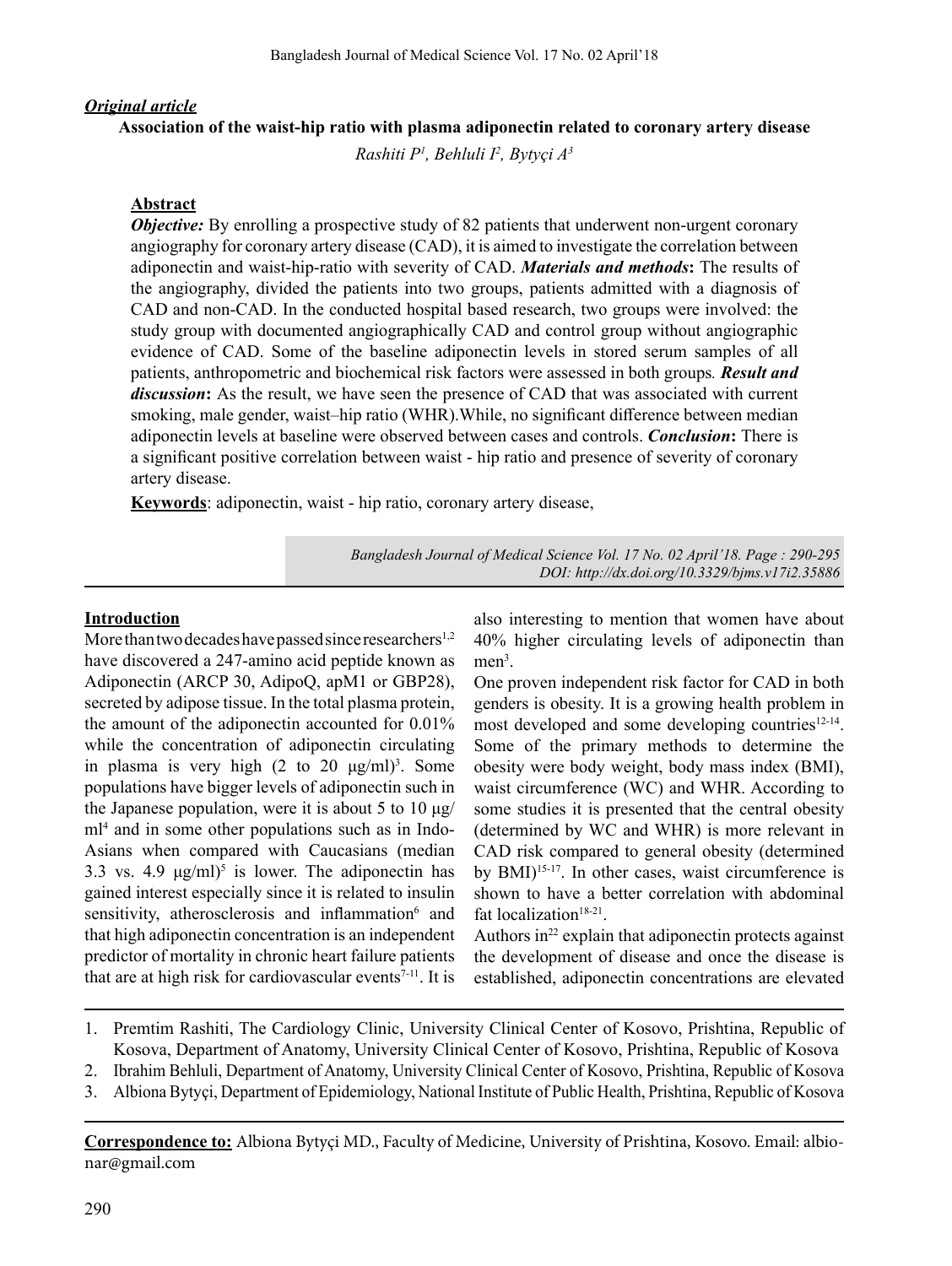as a counter-regulatory response to protect against further inflammation and atherosclerosis. Other authors  $in<sup>23</sup>$  suggest that in order to find positive correlation between adiponectin and culprit lesion necrotic core(NC) content is consistent with the hypothesis that in advanced CAD, serum adiponectin levels are elevated in a counter-regulatory response. Another paradoxical relation stating that high serum adiponectin levels, instead of being protective, have been shown to be associated with increased mortality and adverse event rates is further supported by study that included patients undergoing PCI for symptomatic CAD<sup>24</sup>. Some of the studies have demonstrated beneficial effects in relations between heart failure and high plasma adiponectin and some other have showed a potential association between heart failure and high plasma adiponectin. Elevated plasma levels of adiponectin among patients with heart failure can be a reflection of accompanying renal dysfunction or "adiponectin resistance" including impaired adiponectin signal transduction in myocardium. Furthermore, several statins are also efective for elevating plasma adiponectin<sup>25,26</sup>.

### **Methodology**

In the following we will describe the methodology of the study, including the subject, measurements and the statistics.

## **Subject of the study**

Before initiating the study, it was approved by the Ethical Committee of the Faculty of Medicine, in the University of Prishtina, in accordance with the Declaration of Helsinki Guidelines. In line with that, a written consent was obtained from all the participants of the study. The prospective study consisted of 82 patients who underwent coronary angiography for suspected or known coronary atherosclerosis. They had to present in a stable clinical condition without major concomitant non-cardiovascular disease at the University Clinical Center of Kosovo. Patients with acute coronary syndrome, valvular heart disease, elevated serum troponin, severe heart failure, chronic renal failure and chronic inflammatory disease were excluded from study population.

# **Coronary angiography**

The definition of the coronary angiography in the case of single vessel involvementwas more than 50% luminal stenosis identified in a minimum of two views. On the other hand, two experienced observers have scored the angiograms. They were not aware of the diagnosis. According to the Gensini<sup>27</sup> the narrowing of the lumen of coronary artery has a score. That score is 1 1-25% narrowing, 2 for 26-50%

narrowing, 4 for 51-75%, 8 for 76-90%, 16 for 91- 99% and 32 for a completely occluded artery. After the determination of the score, we multiply it by a factor of the lesion location. For example, 1.5 is the factor for a mid left anterior descending artery (LAD) lesion, 1 for distal LAD, 2.5 for proximal LAD and 5 for left main stem. Gensini score was expressed as the sum of the scores for all three coronary arteries to evaluate the entire extent of coronary artery disease<sup>27</sup>.

### **Measurements**

Before measuring the patients, their upper clothes was removed, as well as shoes and the examination dress was worn. In order to have the exact measurements, we have performed each measurement twice and the average was considered for the analysis. We used nearest 0.1 unit of the measurement as for height and weight. In the other hand, body mass index (BMI) and waist height ratio (WHtR) were expressed in the corresponding units, weight (kg) divided by the square of height  $(m<sup>2</sup>)$  and division of weight circumference by their height. As the above mentioned, as well the waist circumference (WC), were categorized according to the World Health Organization (WHO) criteria<sup>28</sup>. Other measurements included WHR. In the WHR, the waist is measured between the lowest rib and iliac crest, and the hip circumference is taken at the widest area of the hips at the greatest protuberance of the buttocks. After that, we simply divided the waist measurement by the hip measurement. For the decisive benchmark of metabolic syndrome, the definition of the WHO is the ratio of >9.0 in men and >8.5 in women.

In the other hand the laboratory measurements such as blood samples were taken in the morning after night fast and were stored immediately at -70 C after centrifugation until being assayed. The serum of adiponectin concentrations were determinedby ELISA. It is understood that the technicians had no information on the patient characteristics.

## **Statistics**

Using the Chi squared test we have evaluated the binary data. The cut p value of 0.1 was used as a criterion to identify the variables which need to be included in the Binary Logistic Regression Models. Using the t-test we have evaluated the continues variables, which are presented in the tables with the standard deviation (SD). The pearson correlation was used to analyze the relation of adiponectin with other variables. It should be mentioned that regaldless of the statistical significance of the adiponectin, it was involved in the model since it represents the focusing variable. Other variables included diastolic blood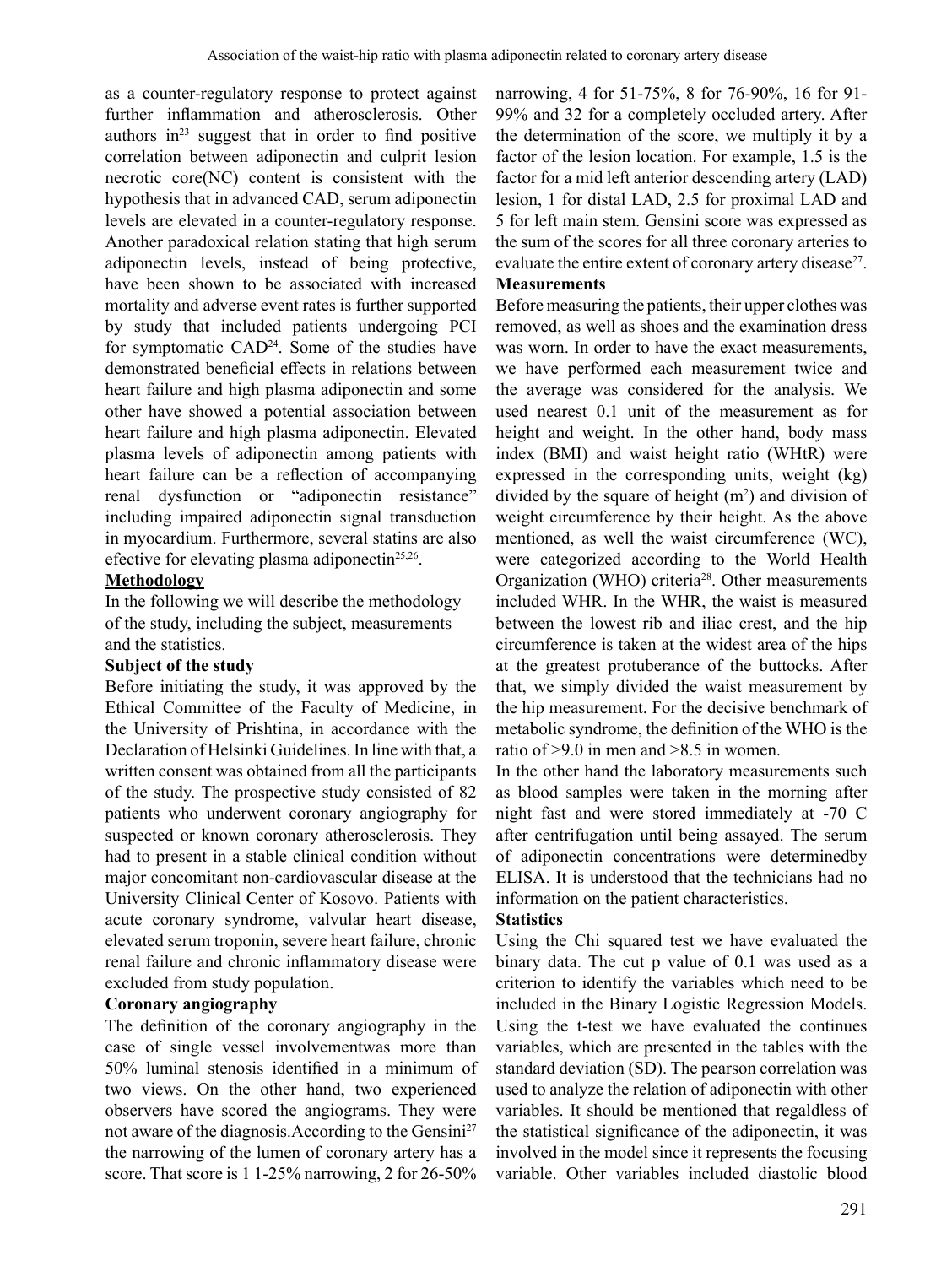pressure, WHR, gender and if the subject smokes or not. Everything was done and analyzed by the help of the statistics software SPSS.

# **Results**

As mentioned before, our study involved eightytwo patients. From them, half comprised the study subject group CAD and other half the control subject non-CAD. The mean age of the study group was 66.76+9.12, while of the control group it was 64.80  $\pm 8.30.$ 

In the Table 1 we have laid out the demographic and clinical characteristics of all participants. We see from Table 1 that while as mentioned CAD patients were older, they had also a tendency to be of male gender and a smoker. So from 41 patients in CAD group, 29 of them were male, while in non CAD group the number of male patients was 17. Besides that, the smokers consisted of 27 of patients in CAD group and only 13 in non-CAD group.

Table 1. Demographic and clinical characteristics of non-CAD and CAD groups. BMI:basal metabolic index,WC, WHtR, WHR.

|                               | <b>Group I</b><br><b>Non CAD</b><br>$(n=41)$ |       |       |                        | <b>Group II</b> |       |          |  |
|-------------------------------|----------------------------------------------|-------|-------|------------------------|-----------------|-------|----------|--|
| <b>Variables</b>              |                                              |       |       | <b>CAD</b><br>$(n=41)$ |                 |       | P value* |  |
|                               |                                              |       |       |                        |                 |       |          |  |
| Age (mean $\pm$               | 64.80                                        | $\pm$ | 8.30  | 66.76                  | $+$             | 9.12  | 0.31     |  |
| SD)                           |                                              |       |       |                        |                 |       |          |  |
| BMI $(kg/m2)$                 |                                              |       |       |                        |                 |       |          |  |
| $(\text{mean} \pm \text{SD})$ | 28.76                                        | $\pm$ | 4.68  | 28.17                  | $\pm$           | 3.32  | 0.51     |  |
| $WC$ (cm)                     | 95.13                                        | $\pm$ | 11,52 | 96.97                  | $_{\pm}$        | 8.63  | 0.44     |  |
| WHtR (mean                    | 0.57                                         | $\pm$ | 0.08  | 1.76                   | $\pm$           | 7.56  | 0.32     |  |
| $\pm$ SD)                     |                                              |       |       |                        |                 |       |          |  |
| WHR (mean                     |                                              |       | 0.07  | 0.93                   | $\pm$           | 0.06  | 0.000    |  |
| $\pm$ SD)                     | 0.88                                         | $\pm$ |       |                        |                 |       |          |  |
| Sex (M), n                    |                                              |       |       |                        |                 |       |          |  |
| $(\%)$                        | 17                                           |       | 41.5% | 29                     |                 | 70.7% | 0.008    |  |
| Smokers, n                    |                                              |       | 31.7% | 27                     |                 | 65.9% | 0.002    |  |
| $(\%)$                        | 13                                           |       |       |                        |                 |       |          |  |

Other than that, fifteen patients (18.2%) had normal BMI (mean  $23.22 \pm 1.4$ ), 37 patients (45%) were overweight, 30 patients (43.4%) were obese, in all patients. From that, the BMI in case group had mean of 28.17± 3.32, while in control group the mean was 28.76±4.68. Also in the case group, WC was 96.97±8.63, in regards to the control group that had 95.13±11.52. Continuing, from Table 1, we see that WHtR in case patients is 1.76  $\pm 7.56$  and in control is

 $0.57\pm0.08$ , while the WHR is significant between case and control  $(0.93 \pm 0.06)$  versus  $(0.88 \pm 0.07)$ (p-value: 0.0001).

In the Table 2, we have presented some other measurements such as for example the Gensini score between the groups. CAD patients had higher mean Gensini scores than non-CAD patients  $(53.16 \pm$ 33.46 versus  $1.21 \pm 5.66$ , P<0.0001), but there was no statistically significant difference detected between CAD and non CAD for plasma adiponectin levels. In other hand the cholesterol in the populations averaged from  $3.58 \pm 1.07$  mmol/l in cases and  $3.59 \pm 1.19$ mmol/l in the control groups.Also, worth mentioning the Plasma HDL-cholesterol levels which were 0.93  $\pm$  0.24mmol/l and 1.02 $\pm$ 0.26mmol/l, respectively.

## **Discussion and conclusion**

In this study, we have presented the association of the waist-hip ratio with plasma adiponectin related to coronary artery disease. The study suggests that there is a strong association between adiponectin and coronary artery disease. These findings provide further evidence for an "adiponectin paradox" in which higher levels of adiponectin may be secreted as a protective or a compensatory response to worsening cardiovascular disease.

In the study performed by $29$ , authors have concluded that there were no significant differences in plasma concentrations of adiponectin between patients with stable angina pectoris (SAP) and control patients, which has had similar findings to our study where plasma concentrations of adiponectin between patients with SAP and control group (3.45 v 3.49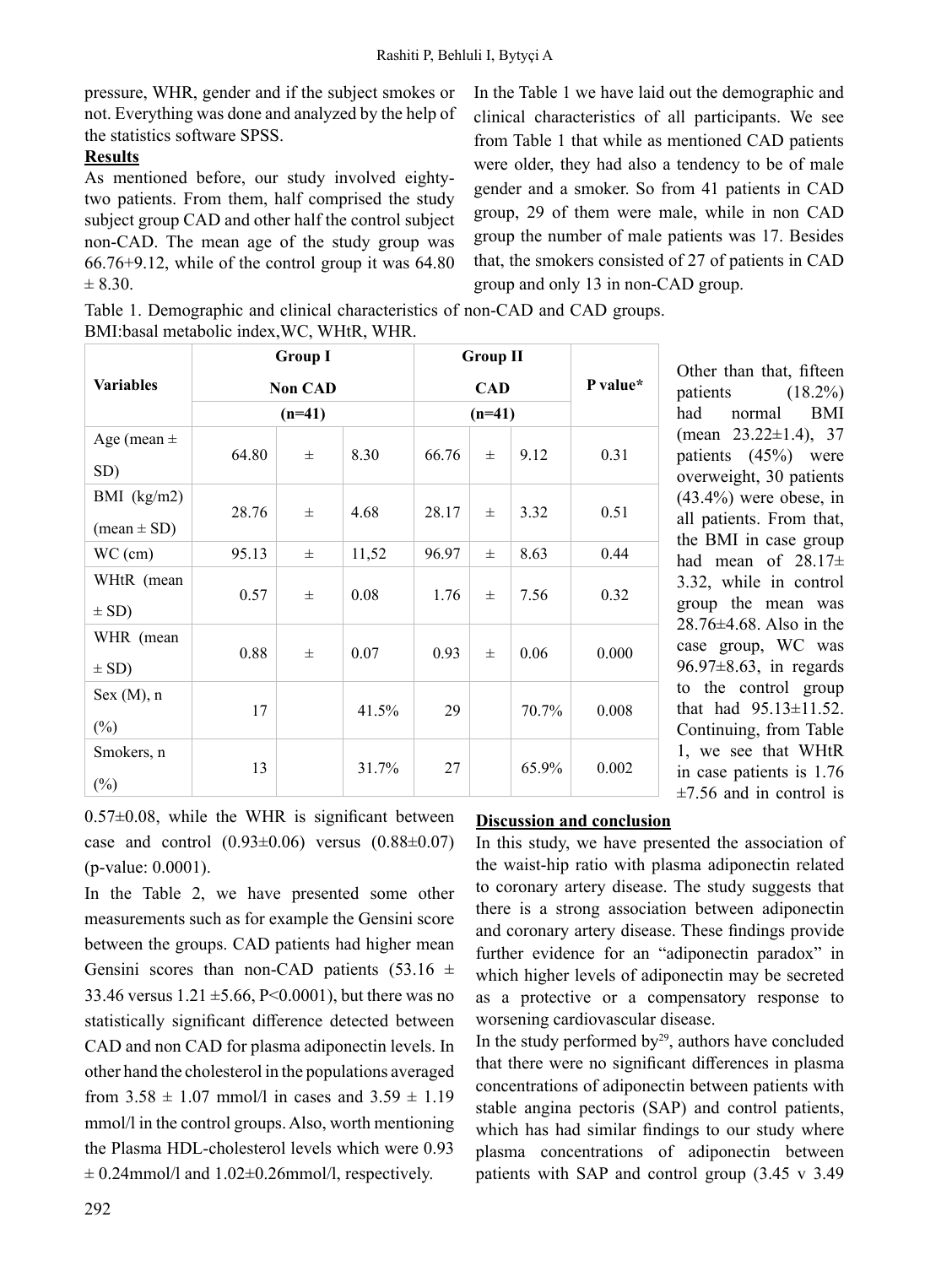Association of the waist-hip ratio with plasma adiponectin related to coronary artery disease

|                          | <b>Group I</b><br><b>Non CAD</b><br>$(n=41)$ |       |       | <b>Group II</b><br><b>CAD</b><br>$(n=41)$ |          |           | P value* |  |
|--------------------------|----------------------------------------------|-------|-------|-------------------------------------------|----------|-----------|----------|--|
| <b>Variables</b>         |                                              |       |       |                                           |          |           |          |  |
|                          |                                              |       |       |                                           |          |           |          |  |
|                          | mean                                         | 士     | SD    | mean                                      | $\pm$    | <b>SD</b> |          |  |
| Adiponectin $(\mu g/ml)$ | 3.49                                         | $\pm$ | 1.93  | 3.45                                      | $\pm$    | 2.75      | 0.94     |  |
| AST (U/L)                | 24.06                                        | $\pm$ | 6.69  | 23.04                                     | $\pm$    | 8.49      | 0.55     |  |
| $CRP$ (mg/l)             | 7.30                                         | $\pm$ | 25.33 | 5.28                                      | $\pm$    | 11.25     | 0.64     |  |
| Urea(mmol/L)             | 5.02                                         | $\pm$ | 1.45  | 5.41                                      | $\pm$    | 2.45      | 0.38     |  |
| Creatinine(µmol/L)       | 60.44                                        | $\pm$ | 16.74 | 66.71                                     | $\pm$    | 31.99     | 0.27     |  |
| Total                    |                                              |       |       |                                           |          |           |          |  |
| Cholesterol(mmol/L)      | 3.58                                         | $\pm$ | 1.07  | 3.59                                      | $\pm$    | 1.19      | 0.97     |  |
| Triglyceride(mmol/L)     | 1.15                                         | $\pm$ | 0.75  | 1.05                                      | $\pm$    | 0.47      | 0.47     |  |
| $HDL-C(mmol/L)$          | 1.02                                         | $\pm$ | 0.26  | 0.93                                      | $\pm$    | 0.24      | 0.13     |  |
| $LDL-C(mmol/L)$          | 2.04                                         | $\pm$ | 0.90  | 2.26                                      | $_{\pm}$ | 1.00      | 0.30     |  |
| 10-12 Erythrocyte/L      | 4.39                                         | $\pm$ | 0.52  | 4.37                                      | $\pm$    | 0.45      | 0.86     |  |
| 10-9Leukocyte/L          | 7.56                                         | $\pm$ | 2.30  | 7.43                                      | $\pm$    | 2.11      | 0.79     |  |
| Hematocrit $(\% )$       | 38.76                                        | $\pm$ | 6.39  | 39.34                                     | $\pm$    | 4.79      | 0.64     |  |
| Hemoglobin g/L           | 132.68                                       | $\pm$ | 15.76 | 132.49                                    | $_{\pm}$ | 16.38     | 0.96     |  |
| 10-9 Platelet/L          | 263.37                                       | $\pm$ | 75.43 | 257.37                                    | $\pm$    | 61.15     | 0.69     |  |
| Glucose(mmol/L)          | 6.40                                         | $\pm$ | 2.62  | 6.67                                      | $\pm$    | 2.52      | 0.65     |  |
| Gensini score            | 1.21                                         | $\pm$ | 5.66  | 53.16                                     | $\pm$    | 33.46     | 0.000    |  |

| Table 2. Biochemical characteristics of the two groups. CAD, AST: Aspartate aminotransferase, CRP:C        |  |  |  |  |
|------------------------------------------------------------------------------------------------------------|--|--|--|--|
| reactive protein, HDL-C: high density lipoprotein cholesterol, LDL-C: low density lipoprotein cholesterol. |  |  |  |  |

Baseline adiponectin concentrations correlated significantly in terms of the lipid parameters, positively with HDL cholesterol concentrations ( $r= 0.327$ , P=0.028) as presented in Figure 1 and serum triglyceride concentrations were correlated negatively (r=-0.513, P<0.001) as presented in Figure 2.

Significant differences were seen in Binary Logistic Regression models for CAD analysis for adiponectin, WHR, DBP, male gender and for smoker. WHR (OR 14; 95% CI 0.94-207.60; p=0.06), smoking (OR 4.15; 95% CI 1.65-10.44; p=0.001), male patients (OR 3.41, 95% CI 1.37-8.52; p=0.01), all presented in Table 3. **Table 3.** Binary Logistic Regression Models for CAD (Unadjusted and Adjusted),WHR, LVEF.

|                            | Unadjusted                 | P     | <b>Adjusted</b>      |         |  |
|----------------------------|----------------------------|-------|----------------------|---------|--|
|                            | <b>Odds Ratio (95% CI)</b> | value | Odds Ratio (95% CI)  | P value |  |
| Adiponectin $\leq$ 2 µg/mL | $1.28(0.48-3.42)$          | 0.62  | $1.06(0.29-3.84)$    | 0.93    |  |
| WHR $\leq 0.8$             | 1.00 (Reference)           | 0.13  | 1.00 (Reference)     | 0.67    |  |
| $0.8 - 0.99$               | $3.77(0.40 - 35.51)$       | 0.25  | $3.42(0.23 - 50.38)$ | 0.37    |  |
| $\geq 1$                   | 14 (0.94-207.60)           | 0.06  | $3.03(0.13 - 71.20)$ | 0.49    |  |
| Sex (Male)                 | $3.41(1.37-8.52)$          | 0.01  | $2.9(0.81-10.35)$    | 0.10    |  |
| Smoker                     | $4.15(1.65-10.44)$         | 0.00  | $3.51(0.98-12.52)$   | 0.05    |  |

μg/ml) had no significant differences.It should be noted that patients in our SAP group had already been receiving some treatment with antianginal and antiatherosclerotic drugs.

Furthermore, in<sup>29</sup>, researchers found an important clinical finding, showing that plasma concentrations of adiponectin were considerably increased in older and female patients with CAD. Their suggestion was that unstable plaque may stabilize as the patient grows older or it is the case due to the accumulation of adiponectin in atherosclerotic vascular walls. That could suppress its elimination from plasma, resulting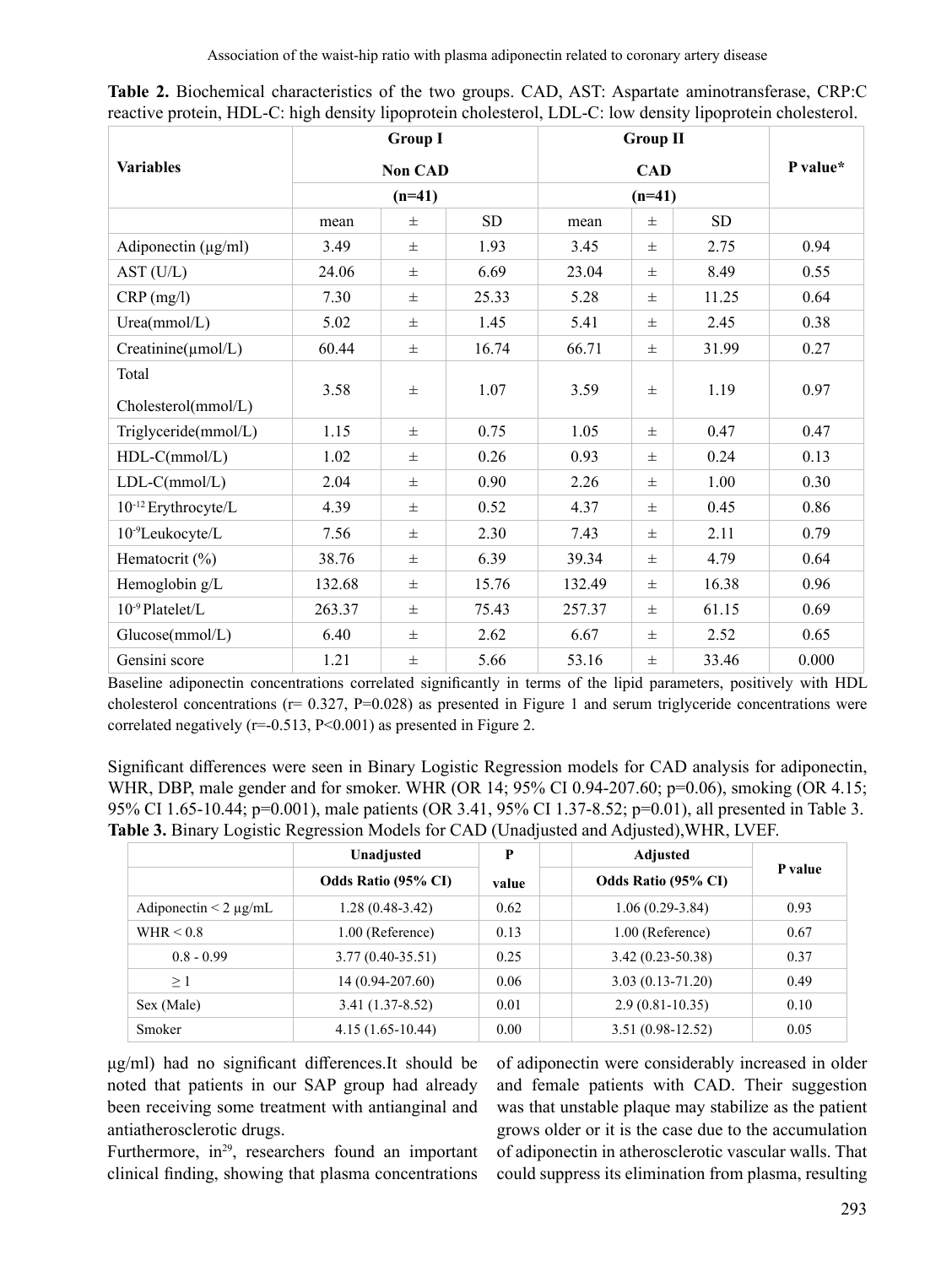

in an increase of adiponectin plasma concentrations in older patients with CAD. Other researchers<sup>30</sup> as well back up the claim that age has an effect on serum adiponectin levels and there is a relation between the two, even though that could not be verified by our study. But a relation that was similar to our study as well involved several other research studies before. One of them suggest that including both individuals with and without cardiovascular disease, higher adiponectin has protecting role in those without cardiovascular disease and predictive of worse outcomes in those with existing disease<sup>31</sup>. Furthermore, in another research study it was suggested that normal and even higher serum adiponectin levels could prevent the development of cardiovascular diseases and complications in



Fig 1. Correlation between Adiponectin and HDL Fig 2. Correlation between adiponectin and triglyceride

healthy individuals<sup>32</sup>. While the other study shows that male patients with hypoadiponectinemia (<4.0 μg/ml) had a two-fold increase in CAD prevalence, independent of well-known CAD risk factors<sup>34</sup>, which as well Similar to our study in male gender withhypoadiponectinemia (<2.0 μg/ml) presented in Table 3.

According to the results, we can conclude that there is a positive association between waist - hip ratio and severity of coronary artery disease. For other more reliable investigations, we would need to increase the sample size. Moreover, they should stimulate for other studies either epidemiological either experimental ones to further evaluate the role of adiponectin in CAD.

**Conflic of interest:** None declared

#### **References**

- 1. Trujillo ME, Scherer PE. Adiponectin- journey from an adipocyte secretory protein to biomarker of the metabolic syndrome. *Journal of Internal Medicine*2005; **257**:167-175.
- 2. Pischon T, Girman CJ, Hotamisligil GS, Rifai N, Hu FB, Rimm EB. Plasma adiponectin levels and risk of myocardial infarction in men *JAMA* 2004; **291**:1730- 1737.
- 3. Arita Y, Kihara S, Ouchi N, Takahashi M, Maeda K., Miyagawa J, et al. Paradoxical decreased of an adiposespecific protein, adiponectin, in obesity. Biochem. Biophys. *Res. Commun*. (1999**); 257,** 79-83.
- 4. Matsuzawa Y, Funahashi T, Kihara S, Shimomura I.Adiponectin and metabolic syndrome Arteriosclerosis, *Thrombosis and Vascular Biology*, **24** (2004), pp. 29–33.
- 5. Valsamakis G, Chetty R, McTernan P.G, Al-Daghri

N.M, Barnett A.H, Kumar S.Fasting serum adiponectin concentration is reduced in Indo-Asian subjects and is related to HDL cholesterol Diabetes, *Obesity and Metabolism*, **5** (2003), pp. 131–135.

- 6. Frystyk J, Berne C, Berglund L, Jensevik K, Flyvbjerg A, Zethelius B. Serum adiponectin is a predictor of coronary heart disease: a population-based 10 year follow–up in elderly men. *Journal of Clinical Endocrinology&Metabolism*2007; **92**:571-576.
- 7. Cesari M, Pessina AC, Zanchetta M, De Toni R, Avogaro A, Pedon L, et al. Low plasma adiponectin is associated with coronary artery disease but not with hypertension in high-risk nondiabetic patients. *Journal of Internal Medicine*2006; **260:**474-483).
- 8. Kistorp C, Faber J, Galatius S, Gustafsson F, Frystyk J, Flyvbjerk A, et al. Plasma adiponectin, body mass index, and mortality in patients with chronic heart failure.